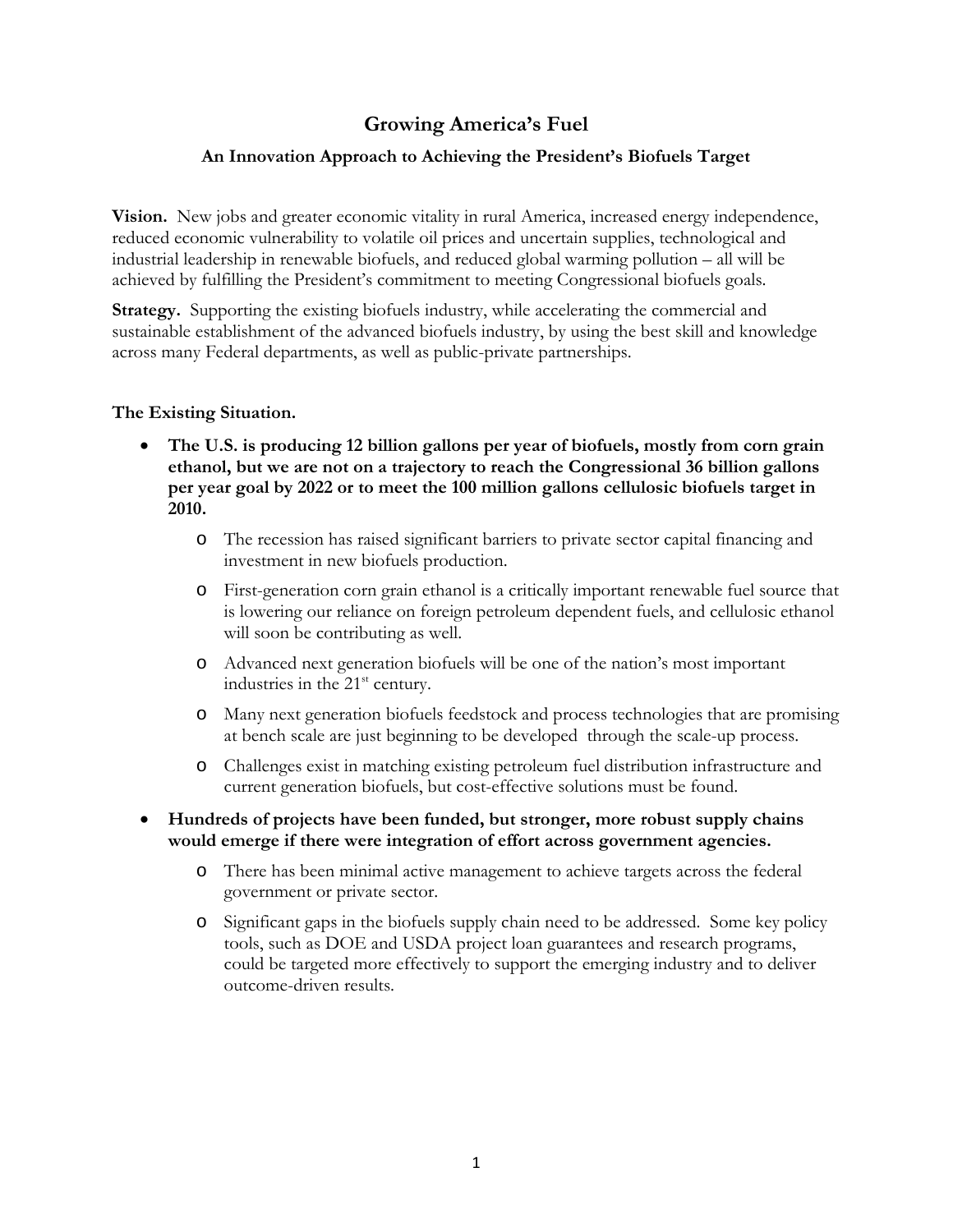## **A New Approach – An Outcome-Driven, Re-engineered System.**

- **Strong management for results using a regional supply chain systems approach that ensures all fuels produced are compatible with the U.S. transportation fuel infrastructure.**
	- o Manage by a small centrally-located team accountable to the President's Biofuels Interagency Working Group that has clearly defined roles and deliverables for all participating federal department, private sector, tribal, and international partners.
	- o Establish Lead-Agency responsibility for each supply chain segment discovery science, sustainable feedstock development and production, feedstock logistics, pilot scale feedstock conversion to biofuels, commercial-scale feedstock conversion, regulatory, education-extension, and workforce development. This effort will be driven by clearly defined deliverables and milestones, with the understanding that sustainable commercial options will emerge and be rapidly deployed.

Create a collaborative process for delivery of Federal investments to assure a userfriendly, effective and efficient delivery of programs and services offered.

- o Present quarterly reviews to the President's Interagency Working Group, Secretary(s) of DOE and USDA and EPA Administrator.
- **Continue support on development of first- and second-generation biofuels with additional strong focus on accelerating third generation (drop-in) biofuels development – gasoline, diesel (for transportation, home and industrial use), aviation fuels, and industrial biofeedstocks (such as biobased crude).**
	- o Improve current delivery programs to support current generation and advanced biofuels technologies.
	- o Streamline strategies that move technology research and development rapidly to pilot-demonstration phase and to full-scale commercial production facility construction for next generation technologies and systems.
	- o Comprehensive analysis that addresses up-front the elements of feasibility and sustainability for all existing and new technologies (environmental, technical, management, economic, market, financial) to build confidence for creating markets, investments, and credit to sustain long-term biofuels production.
	- o Develop new technologies and alternative processes to improve economic and conversion efficiencies for biofuels production. Multiple conversion routes are researched in parallel, including: biochemical, thermochemical, and hybrid designs.
	- o Support development of new uses and markets using existing ethanol infrastructure (e.g., green ethylene and biobutanol) and other vertically produced value-added bio co-products (e.g., biochar, dried distillers grains, synthesis gas) with shortened supply chains to enhance long-term rural wealth creation within regions.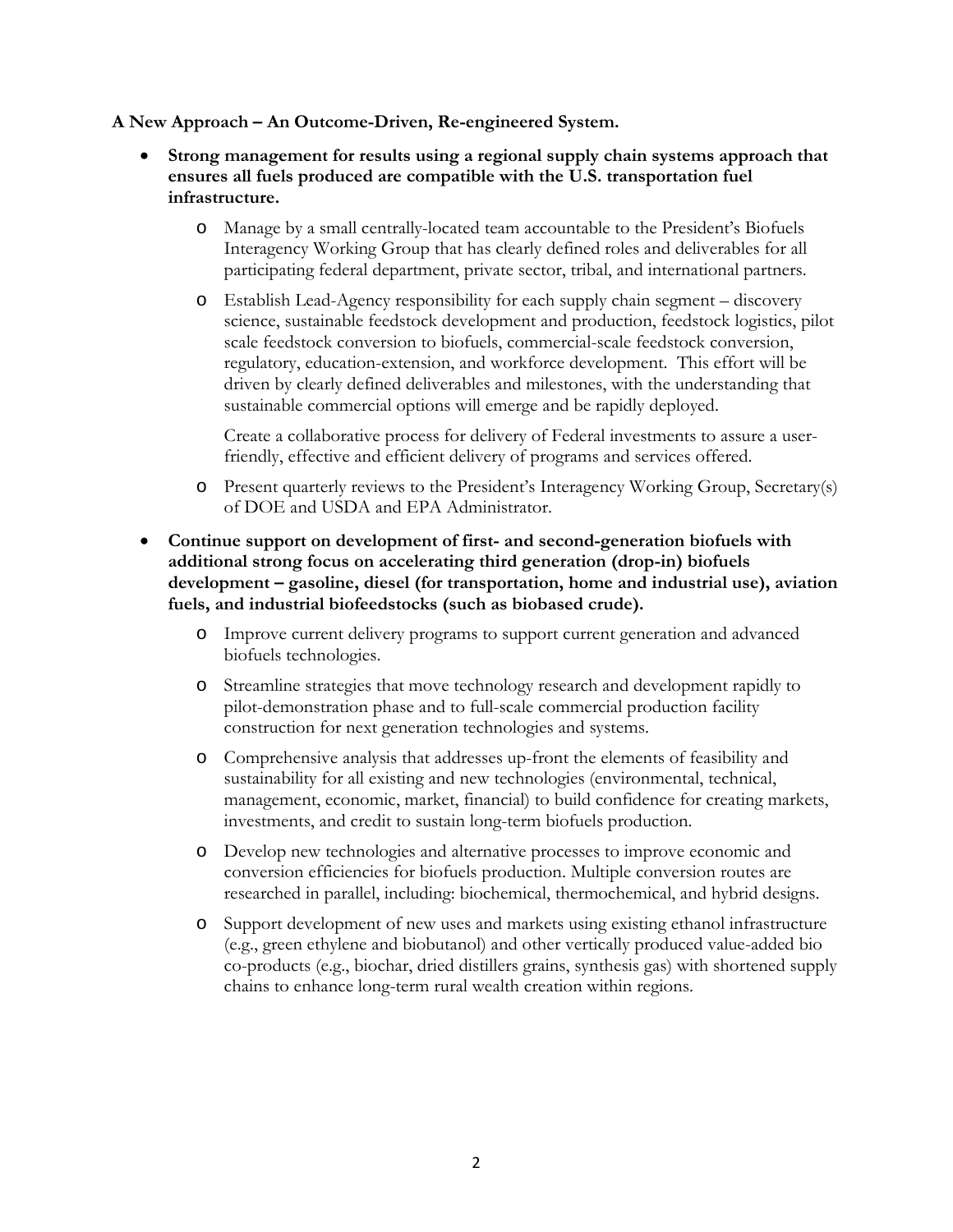- **Support feedstock research and demonstration to ensure sustainable supply chain development that minimizes transaction costs and creates wealth for farms and rural communities.** 
	- o The President's FY2011 Budget will develop five USDA regional feedstock research and demonstration centers with robust partnerships with land grant and other universities, industry, and other federal and state agencies, tribal nations, and internationals.
	- o Identify economic, environmental, and social issues up-front for all supply chain segments to build confidence for creating markets, investments, and credit that help provide long-term sustainable biofuels production supply chains.
	- o Develop the needed sustainable production and logistic systems that are suited to regional conditions and biofuels refinery specifications.
	- o Develop superior genetic biofuels feedstocks for perennial grasses, energy cane, biomass sorghum, oil seeds crops and algae, and woody biomass.
	- o Coordinate efforts with research conducted by the DOE Biomass Program's Regional Feedstock Partnership, the Integrated Biorefinery projects, USDA's biomass and research activities, and the DOE Office of Science's Bioenergy Research Centers.

**The Existing Situation.** The Energy Independence and Security Act of 2007 (EISA) established a goal of 36 billion gallons of biofuels by 2022 to power our cars, trucks, jets, ships, and tractors. This is a substantial goal, but one that the U.S. can meet or beat. However, past performance and business as usual will not get us there. Today, only 12 billion gallons of biofuels are produced annually. EIA's Reference Case for the 2010 Annual Outlook projects that most of the growth in liquid fuel supply will be met by biofuels – yet EIA also projects that we are not on track to meet Congress' 2022 goal of 36 billion gallons.

Why is this so? In part, it is because hundreds of projects have been funded, but there has not been an explicit USG management plan for achieving our targets. Also, significant parts of the needed supply chain have received little attention, including varieties of dedicated biomass crops suited to different growing environments across the country, sustainable production systems to produce the needed biomass, production of biofuels compatible with the existing transportation fuels infrastructure, and support for development and demonstration projects that bridge the gap between promising research and commercial deployment. If we are to reach our targets, we will need a more strategic approach that in a new way unleashes the creativity and skills of people in government, in college laboratories, in the garages of aspiring entrepreneurs, and in the R&D facilities of the private sector. This plan calls for 36 billion gallons of biofuels in twelve years. If we are to meet this target, we will have work in a new way and set much more aggressive internal benchmarks for progress.

American farmers know how to efficiently produce corn, and the technology for producing cornbased ethanol is well established. This helps account for the remarkable growth in the agriculturalbased ethanol biofuels industry that grew from 1% of the U.S. fuel supply in 2000 to 7% in 2008. However, the Renewable Fuel Standard in the EISA has effectively placed a 15 billion gallon cap on ethanol production from corn starch as part of a new 36 billion gallon target for 2022. The remainder of the target is to be met with advanced biofuels, including cellulosic ethanol, biobutanol,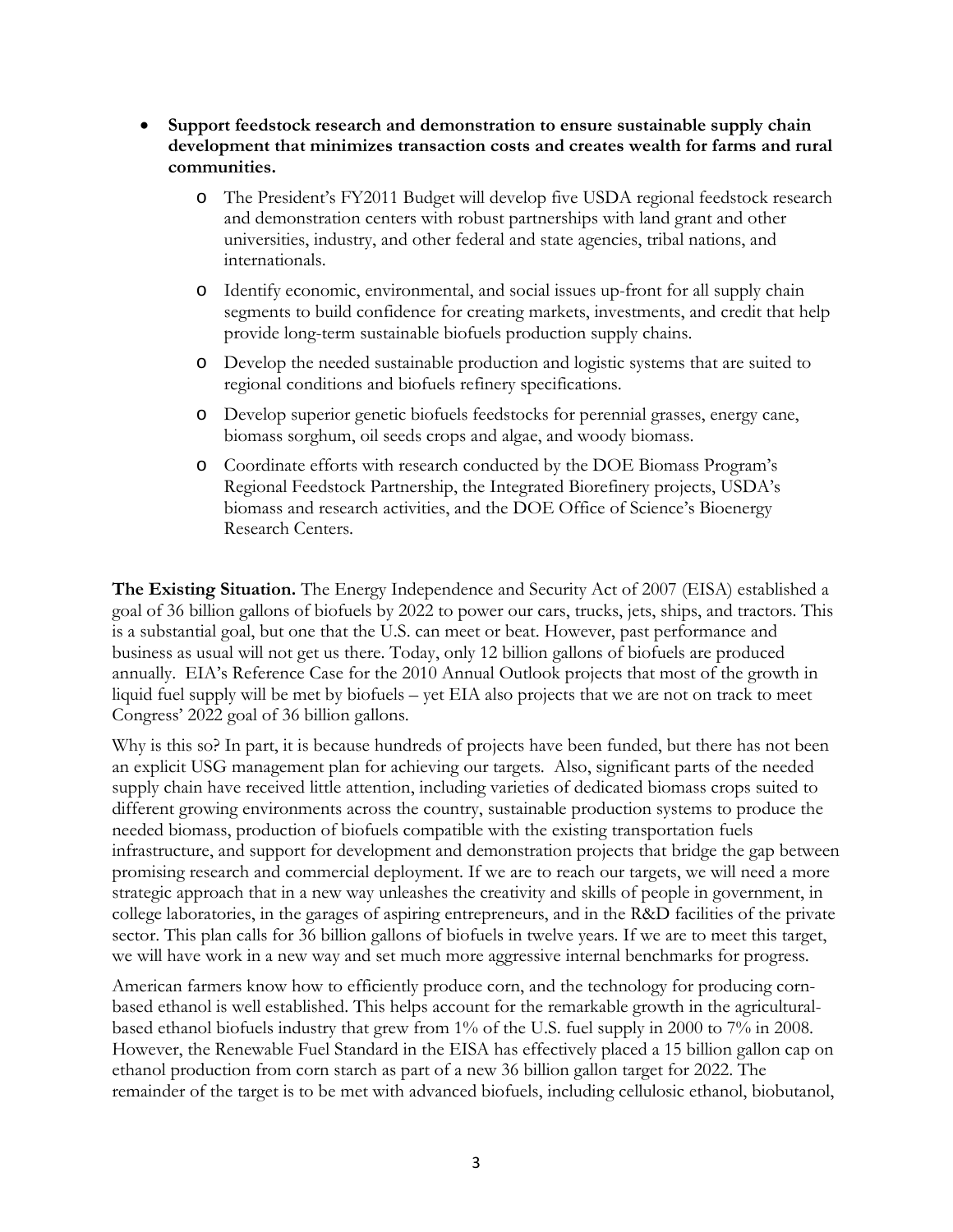biomass-based diesel, and other biofuels that are a direct replacement for petroleum-based fuels. Also, as a greater portion of the Nation's fuel supply is met with ethanol, technological barriers to using greater amounts of ethanol in gasoline blends will be approached. EPA could allow higher percentage alcohol blends for use in motor vehicles, if the DOE testing program validates the suitability of E15 or E20 in light duty vehicles. However, there are challenges for higher concentration ethanol blends in the existing transportation fuel distribution and utilization infrastructure, which will likely require investment in different storage, transportation, and distribution infrastructure. Also, other significant users of liquid fuels, such as the air transportation industry and the military, have needs that cannot be fully met today by ethanol or electric power sources. Therefore, expansion of the biofuels industry should focus on advanced biofuels and direct substitute fuels that can leverage the existing American multitrillion-dollar liquid fuels infrastructure.

To reach and exceed our biofuels targets, we will need to take a new strategic approach that continues to support the existing biofuels industry and accelerates the creation and rapid commercial deployment of new technologies so our Nation's efforts to establish an advanced biofuels industry are met. Success in meeting these targets would bring many benefits to the United States: new jobs and greater economic vitality in rural America, increased energy independence, reduced economic vulnerability to volatile oil prices and uncertain supplies, technological and industrial leadership in renewable biofuels, and reduced global warming pollution. In short, America will be in firmer control of its energy future. As we have in the past, when facing significant national challenges, we have a rare opportunity to galvanize our country and its talent.

## **A New Approach – An Outcome-Driven, Re-engineered System.**

A highly focused supply chain approach is used that assures all phases of development (research, pilot-scale demonstration, commercialization, and distribution to customers) complement each other, optimizes government investments, and leads to commercially viable farms and companies that sustainably produce supplies of biofuels. The new approach requires strong management for results using a regional supply chain systems approach.

## **Key features of the approach are:**

- o Integrated management approach. Create an overall project management structure through the Biomass Board that builds on the core competencies of all contributors, and integrates all Federal-funded project activities across all supply chain elements. Those agencies that are not leading will participate in any of the segments where appropriate, and partners will be welcomed to contribute in any segment. Provide guidance to the existing Biomass R&D Board co-chaired by DOE and USDA.
- o Science and technology deliverables defined by timelines, with coordination among the USDA and DOE Offices of Science, and Energy Efficiency and Renewable Energy. Set outcome timelines for development and discovery science.
- o Robust partnerships. Federal leadership is used to developed strategic partnerships among private sector, academic institutions, state and local governments and international partners on all segments of the supply chain. Up-front shared intellectual property rights will establish guiding principles on protection, ownership and dissemination of intellectual property. Innovative public-private partnerships will facilitate rapid adoption of research and technology by private sector companies for the commercial production of goods and services.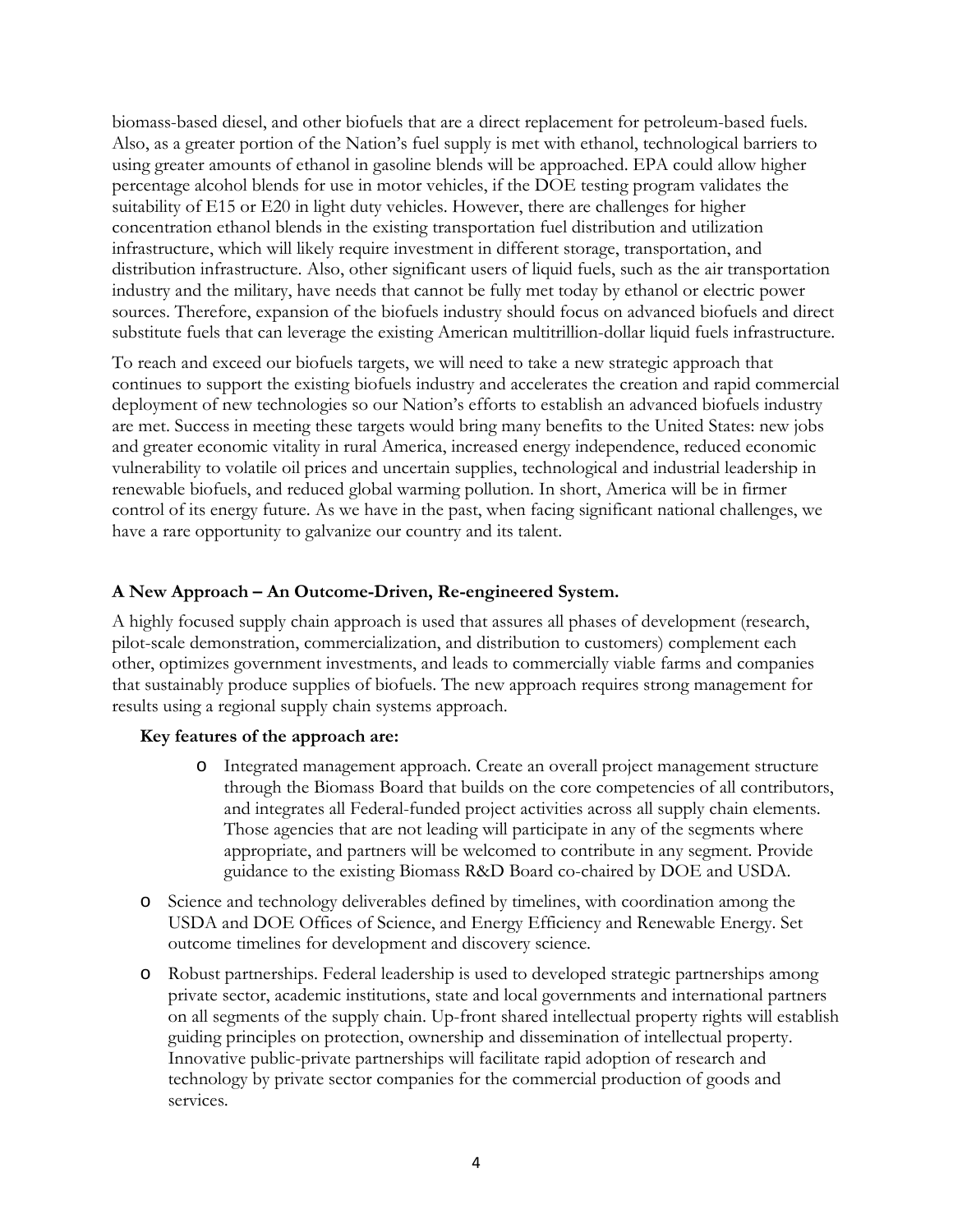- o Pre-established market outlets. Secure lead customer purchase commitments to stimulate production of feedstocks and biofuels with a concerted effort directed to our military and airline industry.
- o Expanded government use of biofuels. To the extent possible, the U.S. Government will work to utilize greater quantities of biofuels in its cars and trucks with flex fuel vehicles, particularly in the urban areas of the upper Midwest states. Encourage state and local governments to do so as well.
	- o Performance-based milestones. Establish interim milestones that are widely shared within and outside the Federal Government that show a pathway to results in achieving outcomes.
	- o Regular reviews of progress. Create a Quarterly Progress Review by Under Secretary of USDA and DOE and Deputy Administrator of EPA, and recommend mid-course changes as needed.

**Manage the effort by a centrally-located small team.** The President's May 5, 2009, memorandum formed the Biofuels Interagency Working Group (IWG) with high-level USDA, DOE, and EPA participation and specific charges. This plan builds on that directive by creating a small, centrally-located Management Team that reports to the IWG. The Team helps establish lead agency responsibilities for each supply chain segment; sees to it that clearly defined roles and deliverables are defined for all participating federal department, private sector, tribal, and international partners; monitors progress and results; works with the private sector and international partners; helps lead corrective actions when efforts get off track; and reports progress. This Management Team will oversee the coordination of efforts between IWG and the Biomass Board.

## **Establish Lead Agency responsibilities for each supply chain segment.** The

responsibilities for each segment of the supply chain are based on the core competencies and resources of participating federal departments:

- o Discovery Science DOE (Office of Science). Provide discovery science inquiry that focuses on longer-term, advanced biofuels breakthroughs .
- o Feedstock Development USDA (Research, Economics and Education (REE) and Forest Service (FS)). Focus will be on five classes of feedstocks: perennial grasses such as switchgrass, Miscanthus, and mixed native grasses; energy cane, a biomass form of sugarcane; biomass sorghum; oil seed crops and algae, including canola and camelina oil seeds; and woody biomass from fast-growth trees and wood residues. USDA will coordinate with DOE to enhance work underway through DOE's Regional Feedstock Partnerships and the Bioenergy Research Centers.
- o Feedstock Production Systems USDA (REE and FS). Sustainable feedstock production and harvest systems designed for continued high performance across a range of geographies that will provide opportunities for contributions from both farm and forestlands, and diversify economic benefits to many rural areas across the country. Economic and environmental issues are addressed up-front and evaluated to ensure sustainable biofuels production.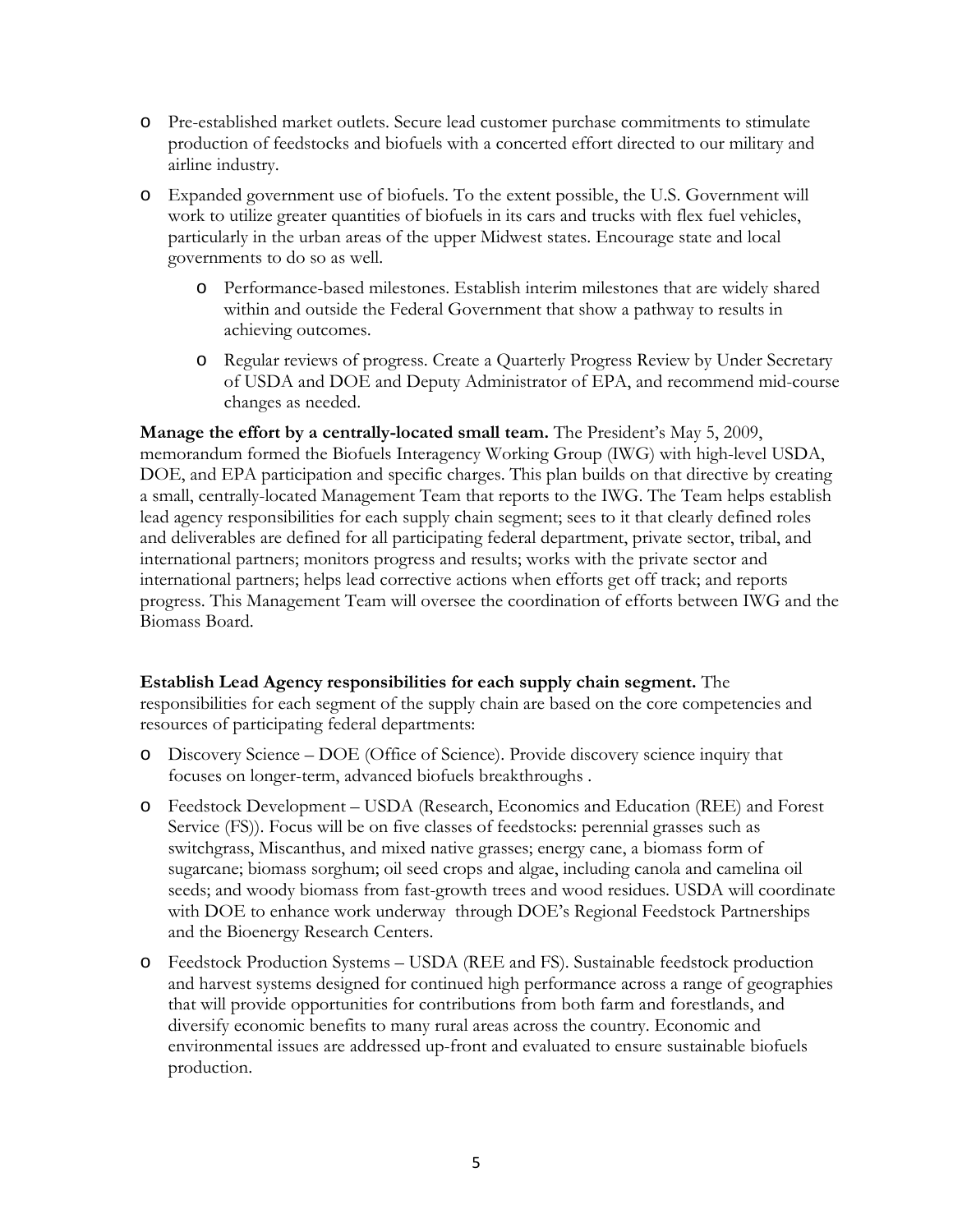- o Pilot-scale Conversion and Biorefinery facilities DOE Energy Efficiency and Renewable Energy (EERE), USDA (REE and FS). Integrated pilot and ten percent of full-scale conversion facilities will be financed to determine suitable technologies for full-scale commercial deployment.
- o Full-scale and Widespread Deployment of Commercial Facilities USDA (Rural Development (RD) and FS) and DOE. Financing is provided for innovative first time commercial technologies (DOE), the continuation of  $1<sup>st</sup>$  generation facilities and the development of first-of-a-kind, scaled-up commercial and multiple-commercial deployed 2<sup>nd</sup> and 3rd generation conversion facilities (USDA).
- o Regulatory compliance EPA and USDA. Provide environmental quality monitoring and regulatory compliance to ensure compliance with regulatory statutes to assess the impact of the industry on air and water. EPA and USDA will be responsible as appropriate for oversight, compliance and licensing protocols for biotechnology crops and organisms
- o Sustainability EPA and USDA. EPA will provide expertise and leadership in assessing the environmental impacts of development and implementation of feedstock and production options. USDA will assess the impacts on the agricultural economy in the development and implementation of feedstock and production options.
- o Policy support All departments and agencies.
- o Dissemination of Best Practices and Technical Assistance USDA/State/Local Extension Offices and partners. New information/technology transfer structures will be developed to target all supply chain components to help ensure new technologies are rapidly utilized. In addition, technical assistance to accessing federal grants and loan programs should be readily and easily available. The DOE Clean Cities program has significant dissemination and outreach capabilities, so it could support infrastructure and end-use deployment.
- o Feedstock Supply Chain Workforce Development USDA (REE, FS, and RD) and universities. New vocational and higher education programs will be developed to ensure the next generations of crop developers, producers, processors, technicians, engineers, analysts, and economists are available.
- o The Departments of Labor, Commerce, Defense, Transportation and other federal partners can also play important roles in each of these sectors.

**Work back from targets.** This effort will be driven by clearly defined deliverables and milestones. Since technology development and deployment usually takes longer than expected, the 2022 target should be aggressively managed to meet or beat the targets. Each supply chain component will have specific goals that are informed by the rest of the supply chain. For example, a feedstock development team will need to deliver commercially robust crops that can be produced and delivered to commercial conversion facilities to produce biofuels so this goal can be achieved. At the same time, a feedstock production team will need to identify and ensure that the necessary feedstocks are available in the required timeframe. To ensure continued management focus, there will be quarterly reporting to the President's Interagency Working Group, the Secretaries of DOE and USDA, and the Administrator of EPA.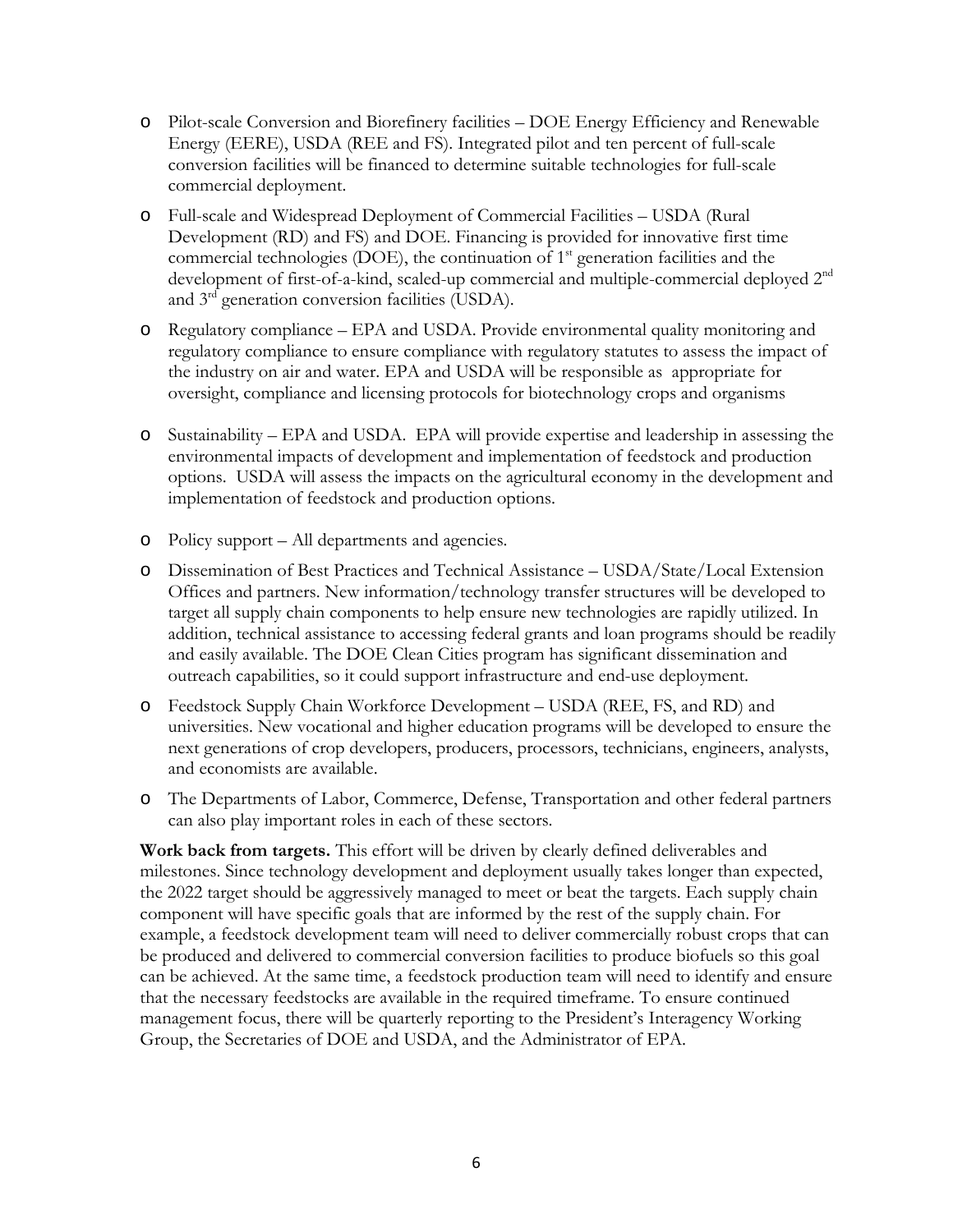**Continue support on development of first- and second-generation biofuels with additional strong focus on accelerating third generation (drop-in) biofuels development – gasoline, diesel, aviation fuels, and industrial feedstocks.**

**Improve current delivery program processes.** Create a collaborative process for delivery of Federal investments to assure a user-friendly and efficient delivery of the programs and services offered in support of all current and advanced biofuels technologies. Program services can be improved by possible joint solicitations, combined agency marketing and outreach programs, leveraged financial and technical resources, and streamlined application processes for grant and payment applicants and loan guarantees. Also, strategies can be put in place to help move promising new technologies more quickly through the research and development phase rapidly through pilot-demonstration phase to full-scale commercial production facility construction.

**Comprehensive analysis of facility feasibility.** If aggressive goals are to be met, strategic implementation plans must comprehensively cover all aspects of potential facility feasibility and viability. A dedicated biomass commodity sector and next generation biofuels conversion systems are not well understood, so it will be necessary to develop an understanding of all elements of commercial feasibility so viable facilities and predictable markets can be developed. To do this, the elements of feasibility for existing and new technologies must be addressed upfront to build confidence for creating markets, investments, and credit to sustain long-term biofuels production. The elements of feasibility include:

- o Technical feasibility. Technical feasibility will need to be demonstrated for the multitude of new conversion and processing technologies that will be created and tested.
- o Management feasibility. A wide variety of talents will be needed for the new technologies that are developed in order to demonstrate operability and access the needed people with skills.
- o Economic feasibility. The existing corn based ethanol system is mature and widely understood with several metrics that allow predictability. Advanced fuel systems are less well understood, so there are information and modeling needs that will have to be developed to predict the success of new projects.
- o Market feasibility. As with any other new product, new companies will have to be assured that they have buyers for their product. Acquiring capital for facility construction costs hinges on committed contracts to buy products at prices adequate to support plant operation costs.
- o Financial feasibility. Capital must be brought together with technology before a new project can be financed, and this will depend upon all of the previous elements of feasibility being met.
- o Environmental Feasibility. Development and implementation of new feedstock and production systems will need to be addressed to ensure that our investments provide sustainable solutions to the nation's energy needs.

**Technology improvement and new technology discovery.** A multitude of new technologies and processes will need to be created and tested to improve the economics and conversion efficiencies of biofuels production. The existing first-generation corn-based ethanol, biodiesel and renewable diesel systems are widely understood and predictable in their performance. Yet, there are opportunities to develop new markets for corn-based ethanol that can provide improved economic stability, increased rural wealth and reduced use of petroleum based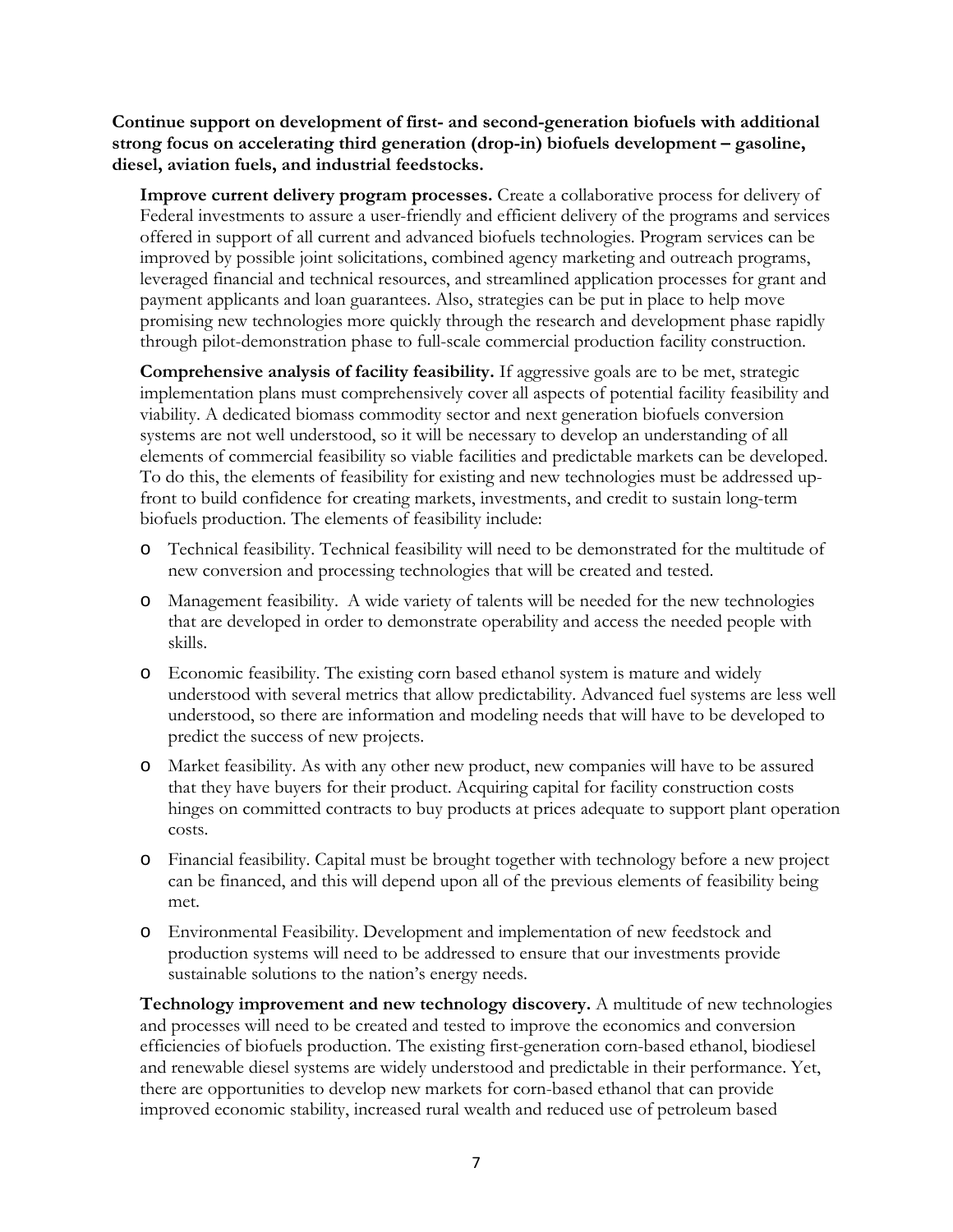feedstocks. To accelerate advanced biofuels supply chains, it will be necessary to develop information from models to demonstrate which technologies and strategies have the greatest opportunities for success. Once promising new technologies are identified, streamlined implementation strategies will need to be developed and deployed to move technically feasible conversion technologies from the research and development phase rapidly through the pilotscale demonstration phase to full-scale deployment of commercial production facilities. Advanced biofuels will be produced and used where appropriate as defined by the state of technology, economic viability, natural resource quality, policy and regulatory supporting them. Research and development will also support development of new uses and markets using existing ethanol infrastructure, including the production of green ethylene and biobutanol. Multiple conversion routes are researched in parallel, including biochemical, thermochemical, and hybrid designs. In addition, value-added bio co-products (e.g., biochar, dried distiller grains, synthesis gas) will be added to diversify product options and diversify risk.

#### **Support feedstock research and demonstration to ensure sustainable supply chain development that minimizes transaction costs and creates wealth for farms and rural communities.**

**USDA Regional Feedstock Centers.** The President's FY2011 Budget proposes developing five USDA Regional Feedstock Research Centers. Regionalized biofuels feedstock production and conversion systems need to be developed to minimize transaction costs and create new rural wealth. The existing multibillion-dollar national USDA science and research infrastructure will be used to support the establishment of USDA Regional Feedstock Research Centers along with robust partnerships with land grant and other universities, industry, and other federal and state agencies. The centers will develop sustainable supply chain strategies and science-based implementation plans designed to accelerate biofuels feedstock production and reduce transaction costs to feedstock producers and biorefineries. The centers will be responsible for planning and developing regional supply chain systems that link feedstock development, production, logistics, conversion, co-product production, and distribution. USDA will coordinate with DOE to enhance work underway through DOE's Regional Feedstock Partnerships and the Bioenergy Research Centers

**Address economic, environmental, and social issues up-front.** Expanding the biofuels industry to achieve the 36 billion gallons target by 2022 will require the development of an expanded agricultural and wood fiber commodity sector, and presents many opportunities and challenges. Rural land use is constantly changing, but there are limits to the extent to which existing land uses can change without disrupting existing food, feed, and fiber markets. One strategy for integrating biofuels feedstocks into existing agricultural production systems is to replace higher-risk, less productive crops or abandoned lands with lower-risk and more productive cellulosic feedstock crops. Also, more intensive, multiple-year management strategies could be used to get greater production from the same amount of land, and thus reduce pressure to expand production onto environmentally sensitive or marginally viable lands.

Economic, environmental, and social issues will be addressed up-front for all supply chain components to build confidence for creating new markets, investments, and credit to sustain long-term biofuels production and ensure that soil, water, air and other natural resources are protected. As more farms and forests are utilized for biofuels production, careful consideration of feedstock production practices and location of biomass conversion plants will be required to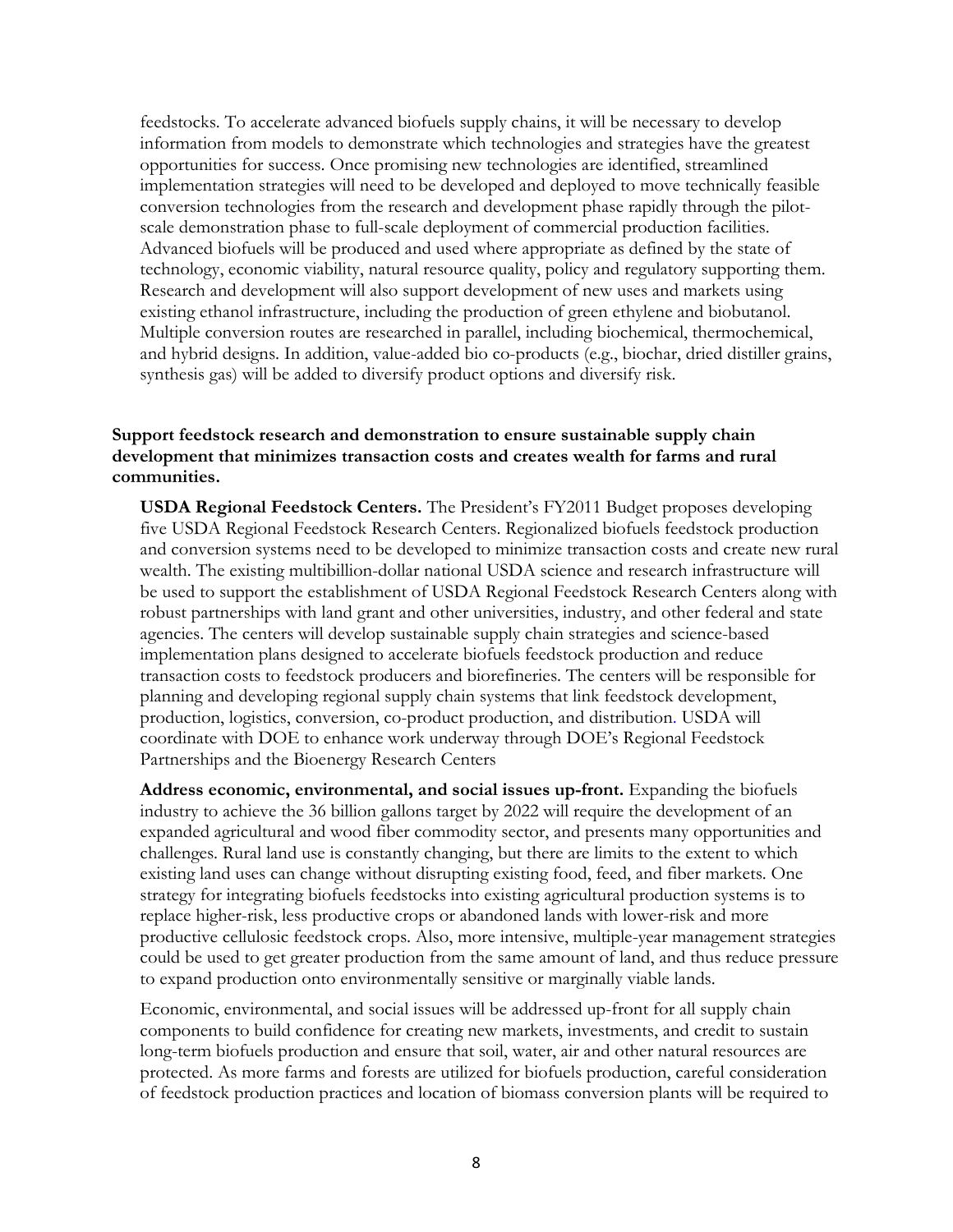avoid serious impacts on existing food, feed, and fiber markets and the quality of natural resources upon which we all depend on for clean air and water.

A large and rapid expansion of U.S. biofuels production affects virtually every aspect of agriculture, ranging from domestic demand and exports to prices and the allocation of acreage among crops. Many aspects of the livestock sector are affected as well. As a consequence of these commodity market impacts, farm income, government payments, and food prices also change. Adjustments in the agricultural sector are already underway and will continue for many years as interest grows in these new markets. Careful monitoring of the development of the structure, conduct and performance of the new markets can help alleviate conflicts and smooth the transition to the new bioeconomy.

The implementation of sustainability management plans for biorefineries and their surrounding landscapes can be accomplished by using decision tools that mimic biophysical and economic conditions throughout the supply chain so planning for sustained production can be done by those who participate in both the supply and market sides of this sector. These new crops will need to be more profitable and as predictable as existing enterprises before operators change what they produce. Contracts between energy crop producers and conversion facility operators can help reduce or shift risk, or build capacity to deal with risk. Lower risk makes farmers more likely to grow energy crops because they will have assured markets for their crops. With contracts, processors can make sure they have uninterrupted supplies of feedstock delivered for biofuels production, which could lead to additional investment in processing facilities. Because this plan is developed around a diverse regional strategy, the benefits of economic development are spread across many rural areas, and the risks of interrupted biofuels supplies due to natural disasters can be appropriately considered.

Attention to regional implementation will optimize a variety of liquid fuels, based on conversion facilities that are supplied with adapted dedicated feedstocks that do not disrupt existing food and fiber production systems, and which can utilize the existing fuel distribution infrastructure. For example, ethanol could form the backbone of the regional E85 strategy in the upper Midwest, while advanced fuels produced from energy cane could be the basis for a new biofuels industry in the Southeast. Having such regional strategies will allow logistics and transportation systems to be optimized, as well as expand new supply chain opportunities across Rural America. Also, significant new markets are emerging for ethanol used in bio-based or green products replacing crude oil, so these opportunities should also be pursued. Even though there is a diversity of regional strategies that will be combined to achieve our targets, all fuels produced must be compatible with the U.S. transportation fuel infrastructure to allow Americans to travel anywhere and be able to fill up their cars, planes, and trucks.

Specialized strategies will be developed to take advantage of opportunities to utilize existing resources within regions. Municipal and farm waste and agricultural and forest residues will be encouraged to be addressed locally or regionally to minimize transportation costs, but the greatest predictable potential for biofuels production will come from dedicated crops.

No one kind of dedicated bioenergy crop or particular region in the U.S. will be able to provide all of the required amounts of feedstocks to produce the needed volumes of biofuels. A diversified suite of dedicated biofuels feedstocks must be adapted to a range of conditions across the country where production will be most economical. A diversity of feedstocks also reduces resource pressure on any one location and provides greater resilience to drought, pests, and other production risks. This strategy focuses on a suite of regionally adapted feedstock types that